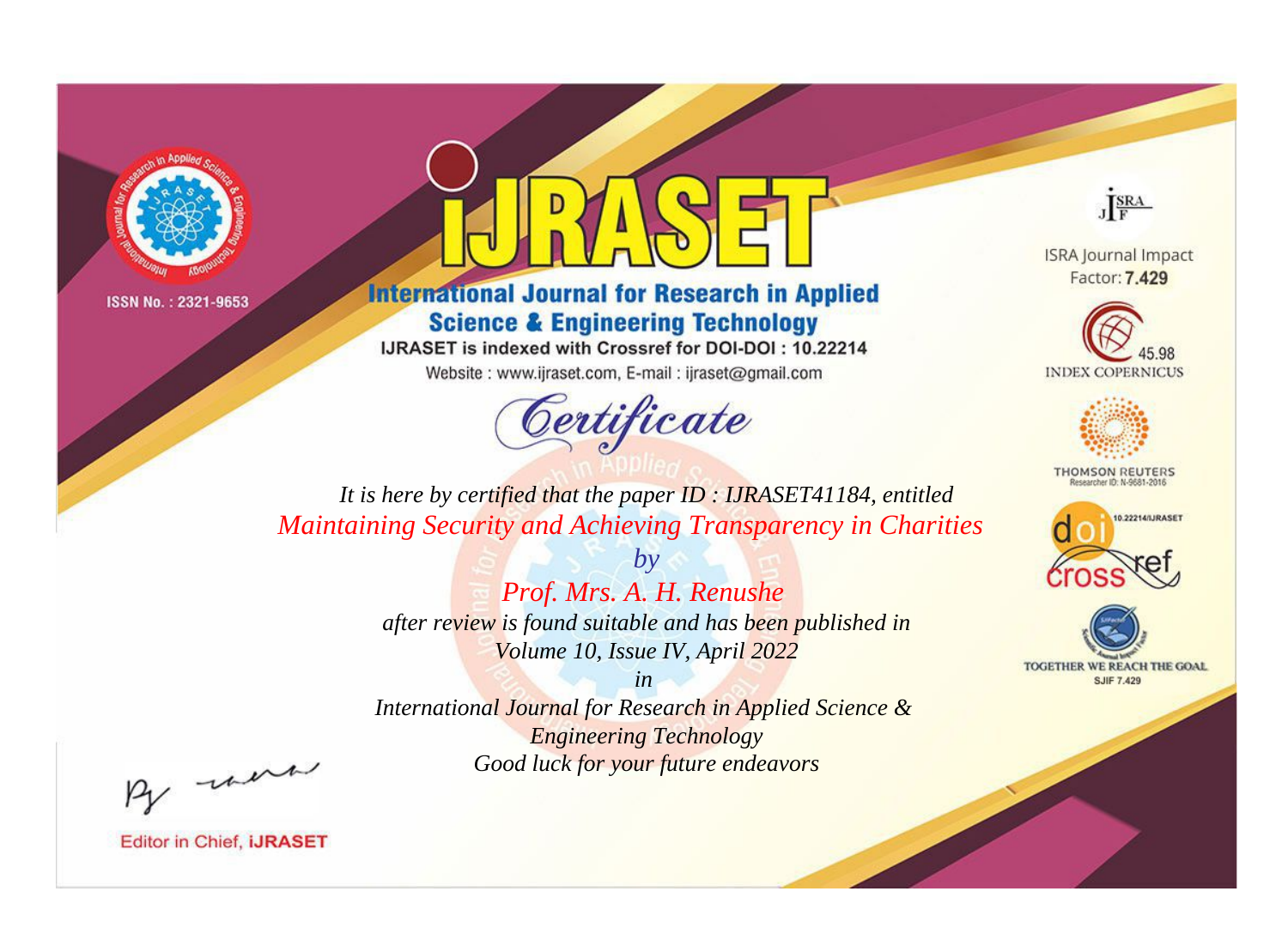



**International Journal for Research in Applied Science & Engineering Technology** 

IJRASET is indexed with Crossref for DOI-DOI: 10.22214

Website: www.ijraset.com, E-mail: ijraset@gmail.com



JERA

**ISRA Journal Impact** Factor: 7.429





**THOMSON REUTERS** 



TOGETHER WE REACH THE GOAL **SJIF 7.429** 

*It is here by certified that the paper ID : IJRASET41184, entitled Maintaining Security and Achieving Transparency in Charities*

> *by Miss. Mane Shrutika Vidhyanath after review is found suitable and has been published in Volume 10, Issue IV, April 2022*

> > *in*

*International Journal for Research in Applied Science & Engineering Technology Good luck for your future endeavors*

By morn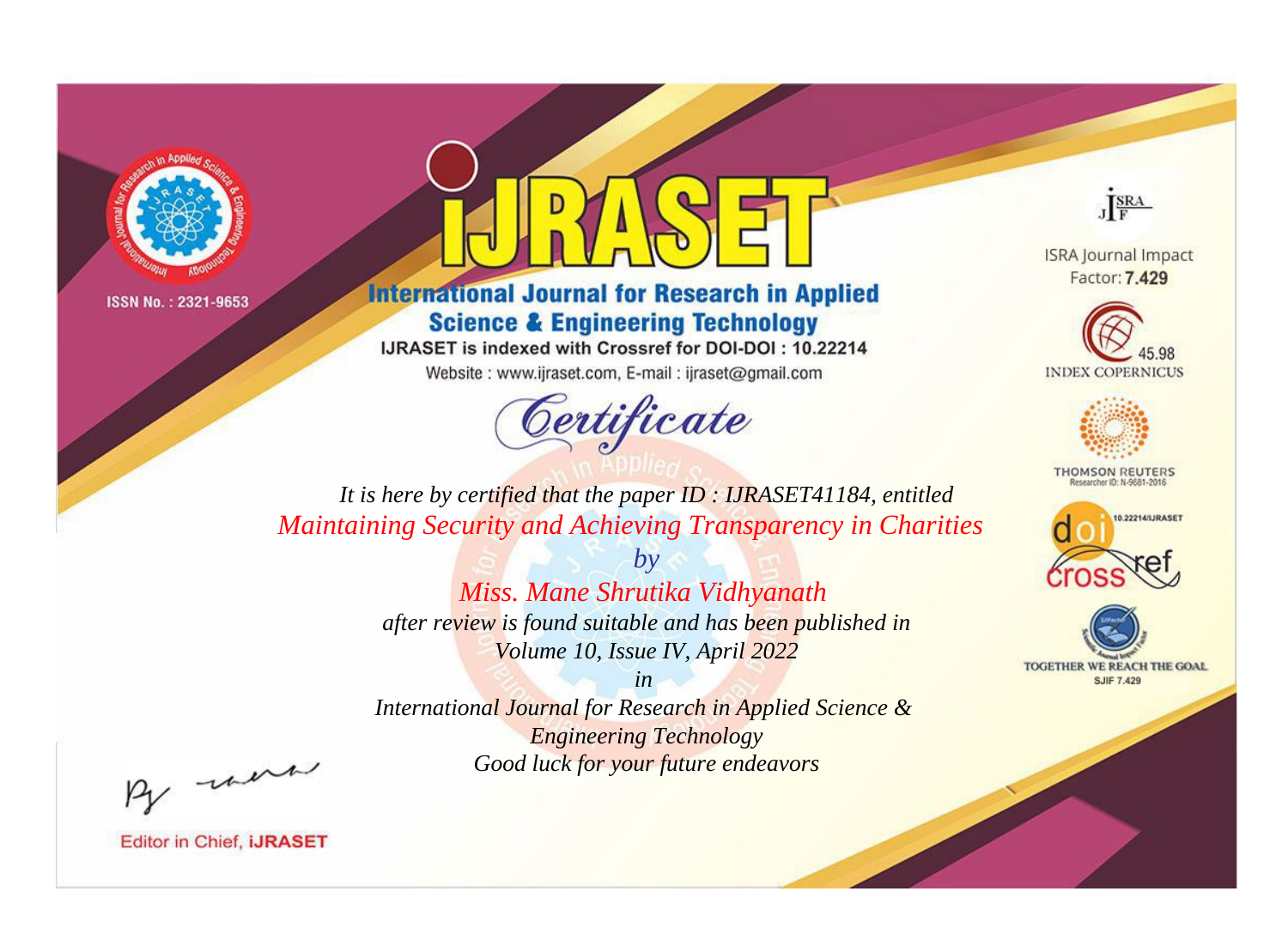



**International Journal for Research in Applied Science & Engineering Technology** 

IJRASET is indexed with Crossref for DOI-DOI: 10.22214

Website: www.ijraset.com, E-mail: ijraset@gmail.com



JERA

**ISRA Journal Impact** Factor: 7.429





**THOMSON REUTERS** 



TOGETHER WE REACH THE GOAL **SJIF 7.429** 

*It is here by certified that the paper ID : IJRASET41184, entitled Maintaining Security and Achieving Transparency in Charities*

> *by Mr. Jadhav Manish Prakash after review is found suitable and has been published in Volume 10, Issue IV, April 2022*

> > *in*

*International Journal for Research in Applied Science & Engineering Technology Good luck for your future endeavors*

By morn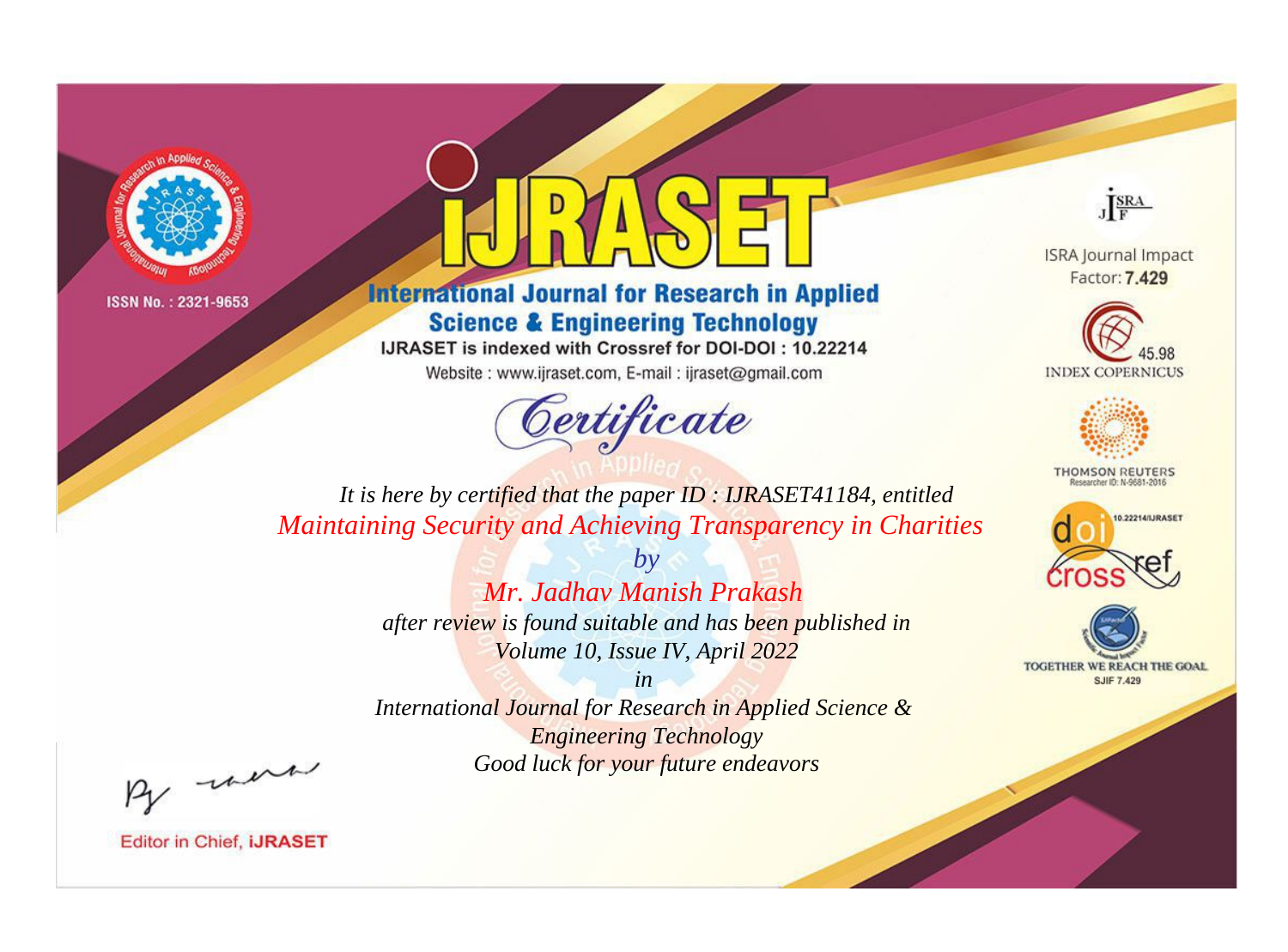



**International Journal for Research in Applied Science & Engineering Technology** 

IJRASET is indexed with Crossref for DOI-DOI: 10.22214

Website: www.ijraset.com, E-mail: ijraset@gmail.com



JERA

**ISRA Journal Impact** Factor: 7.429





**THOMSON REUTERS** 



TOGETHER WE REACH THE GOAL **SJIF 7.429** 

*It is here by certified that the paper ID : IJRASET41184, entitled Maintaining Security and Achieving Transparency in Charities*

> *by Mr. Sonawale Omkar Ganpat after review is found suitable and has been published in Volume 10, Issue IV, April 2022*

> > *in*

*International Journal for Research in Applied Science & Engineering Technology Good luck for your future endeavors*

By morn